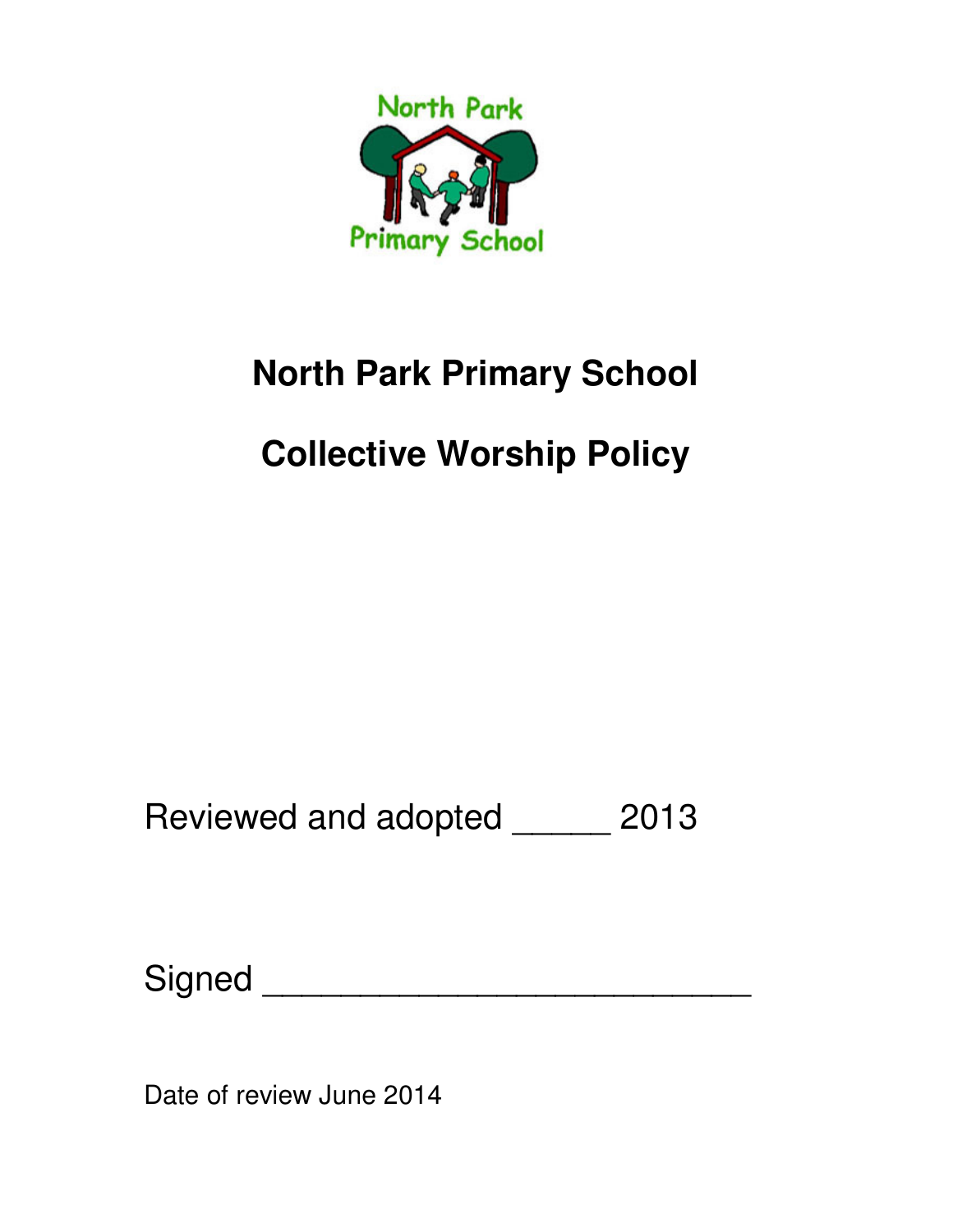## **NORTH PARK PRIMARY SCHOOL COLLECTIVE WORSHIP POLICY**

The collective worship policy at North Park Primary School pays due regard to legal requirements and is consistent with the guidelines offered by the SACRE of Durham Education Authority.

This collective worship policy reflects the spirit of North Park Primary School and is consonant with the philosophy and aims of the school as expressed in the school prospectus.

### **Definition of Collective Worship**

Collective worship is the time set aside from other aspects of school life, when pupils are given the opportunity to learn and reflect on a variety of issues which may, if pupils wish to do so, evoke a worshipful response.

#### **Aims of Collective Worship**

"Pupils who do not come from Christian families should be able to join in the daily act of collective worship even though this would, in the main, reflect the broad traditions of Christian belief"

(Circular 1/94)

In North Park Primary School, we aim to provide all pupils **with the opportunity to**:

- worship that which is considered worthy
- consider spiritual, moral, social and cultural issues
- explore their own beliefs
- develop their own spirituality
- develop a community spirit
- reinforce positive attitudes
- participate and respond

It is also our aim to promote a common ethos and shared values.

#### **The Contribution of Collective Worship to aspects of the Curriculum**

Collective worship can contribute to the spiritual, moral, social and cultural development of the pupils through:

- reflection on their own beliefs and values, and those of others
- influence of values on behaviour
- celebrating together
- celebration of own and others' religious and cultural traditions.

Collective worship can contribute to other areas of the curriculum, enriching classwork, providing different perspectives, promoting thought and understanding and encouraging the quest for further study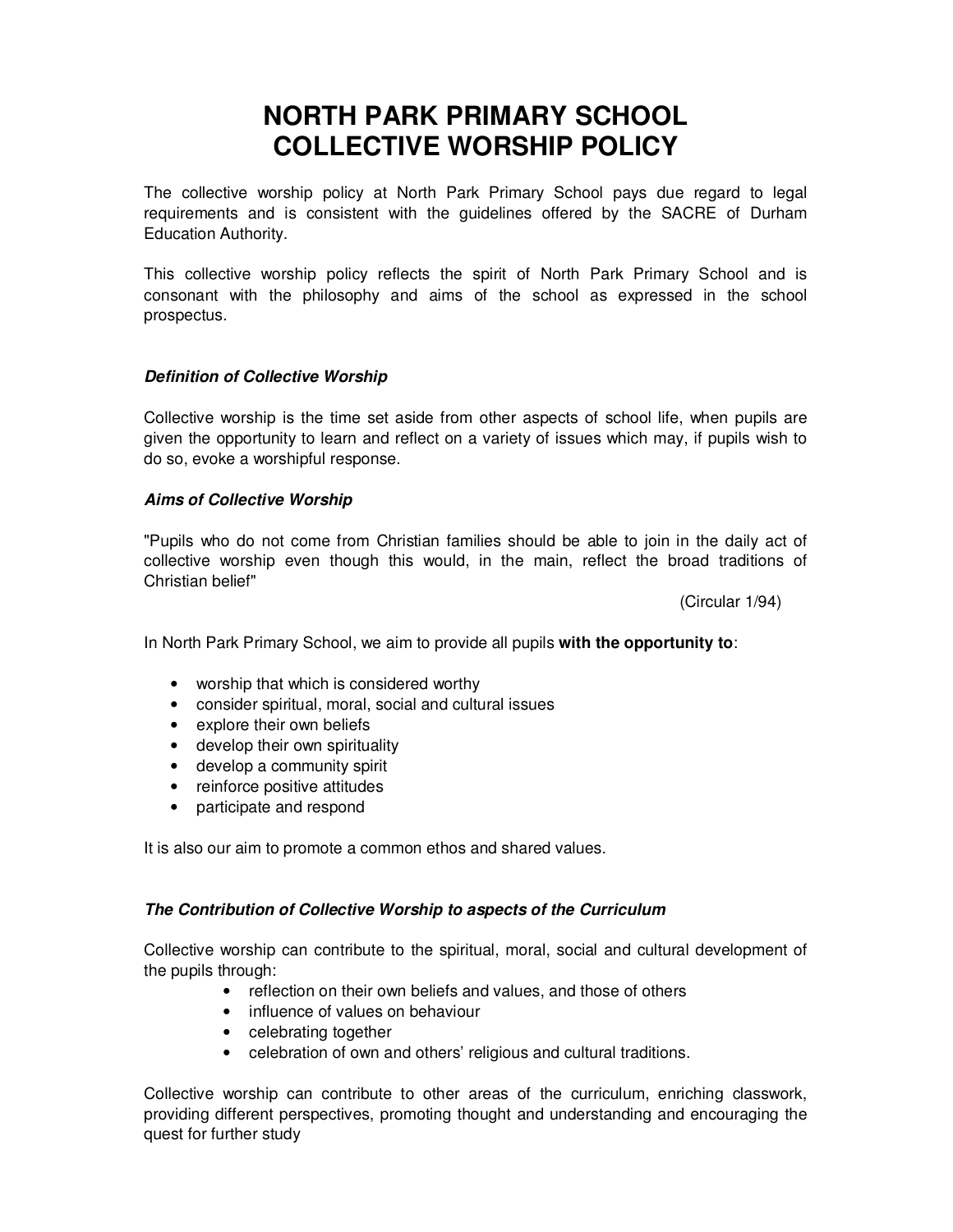### **The Contribution of the Curriculum to Collective Worship**

We believe that it is sound educational practice to draw on and from all areas of the curriculum (not just R.E.) and the outside world in order to provide valuable experiences in collective worship.

#### **The Management of Collective Worship**

The Headteacher and Deputy Headteacher will coordinate collective worship. They are responsible for:

- Organising collective worship in school.
- Organising visitors for an act of worship
- Resources (buying, advising staff on use, providing access)
- Displaying planning
- Collating evidence of practice
- Inset provision for staff and self, if required
- Planning for and recording of acts of worship leaders

#### **The Organisation of Collective Worship**

Collective worship is organised to provide a variety of groupings and will take place in the school hall or classroom.

Acts of collective worship will usually last for approximately 15 minutes, although it is recognised that this time will be reduced or extended when it is appropriate.

#### **Leadership of Collective Worship**

Every member of the school staff, each class group and occasional visitors **may** be involved in leading acts of worship at some point in the school year.

#### **Planning Acts of Collective Worship**

All acts of collective worship will be considered carefully, to ensure that the age, aptitude and background of all pupils are taken into account.

Termly planning sheets list a separate theme for each week, and include special occasions and events, but this will be flexible to allow the inclusion of current and topical issues. Planning will ensure that there is continuity and progression, and enable the monitoring and evaluation of acts of worship to take place.

#### **Visitors**

Visitors will be welcome to lead collective worship from time to time and will be given guidance on leading acts of collective worship at North Park Primary School. Leaders from